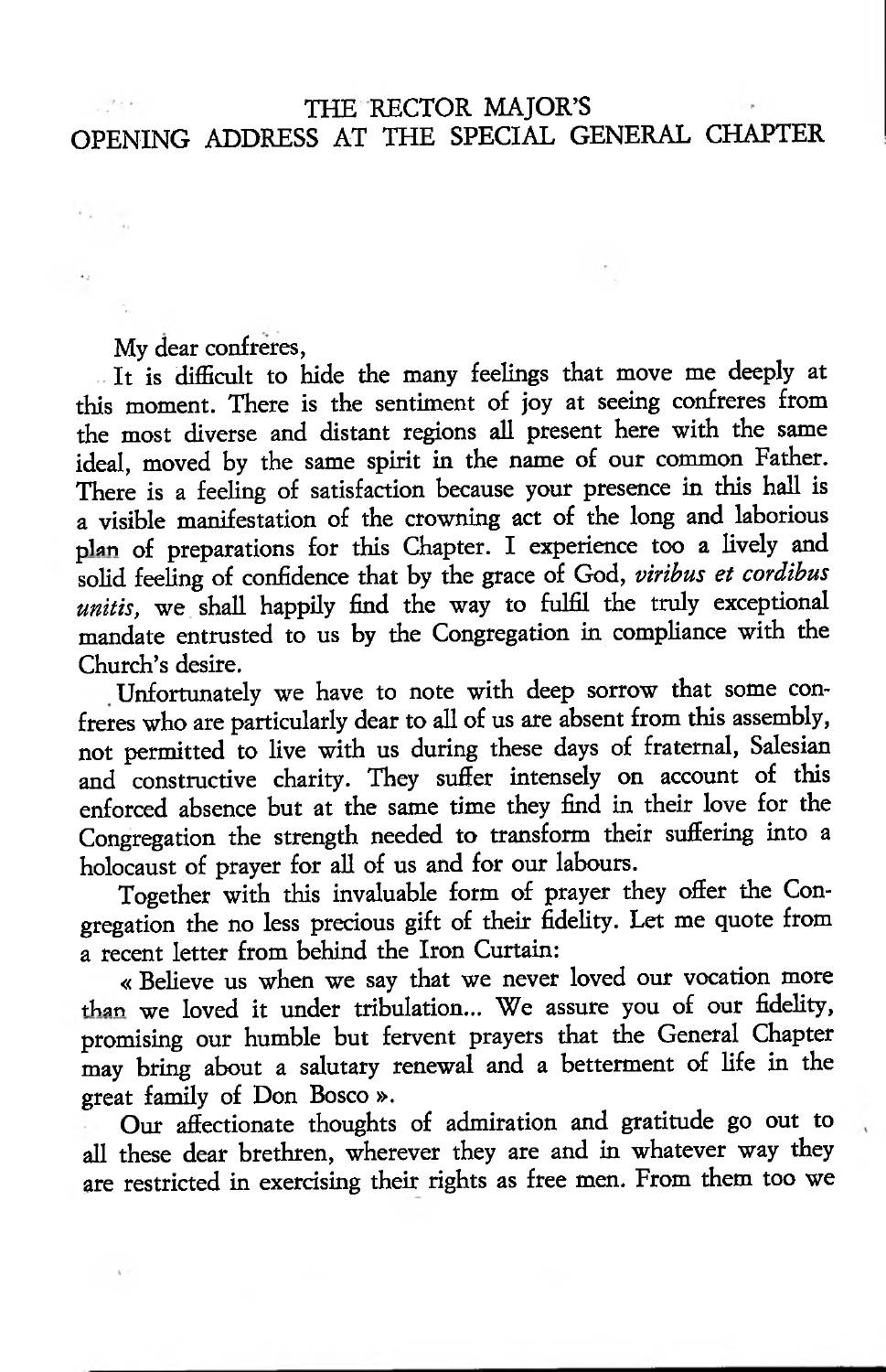take warning and example regarding that fidelity to the Congregation which is all the more tangible and generous when bedewed with tears and suffering.

# « The Lord be with you! »

Officially announcing the opening of the Special General Chapter in accordance with article 138 of our Constitutions, I can find no better and more pleasant greeting that this: « *The Lord be with you! ».* Jesus our Lord has assured us: « Wherever two or three are gathered together in My name, I am in the midst of them ». I had already written those words when I thought of consulting the *Biographical Memoirs* to see what our Father said to our confreres gathered together at Lanzo on 5 September 1877 for the *First Chapter* of the Congregation. Here are his words:

« Our Divine Saviour says in the holy Gospel that where two or three are gathered together in His name, there one can find Him in the midst of them. We have no other purpose in this meeting than the greater glory of God and the good of souls redeemed by the Precious Blood of Jesus Christ. We can therefore be certain that Our Lord is in our midst and He will guide things in such a way that everything will redound to His greater glory ».

As you see, there is a coincidence of thought and feeling which incites us to accept and live intensely that greeting which comes not so much from myself as from our Father: « The Lord be with you! ».

#### Ours is an extraordinary service

Our Lord has brought us together here along the mysterious ways of His Providence. Why? -The reason is a simple one.

We have been called here to render an extraordinary service to our beloved Congregation. Certainly, taking part in a General Chapter is always an exceptional task, but participating in this particular General Chapter we feel that ours is a truly extraordinary and in fact unique service. As we all know, this Chapter is quite different from all the others. It is a « special» Chapter called for by the Church, which has laid down norms, directives and standards for its preparation and realisation. Moreover, the Church has also clearly indicated its purposes and objectives. Following in our Father's footsteps we are fundamentally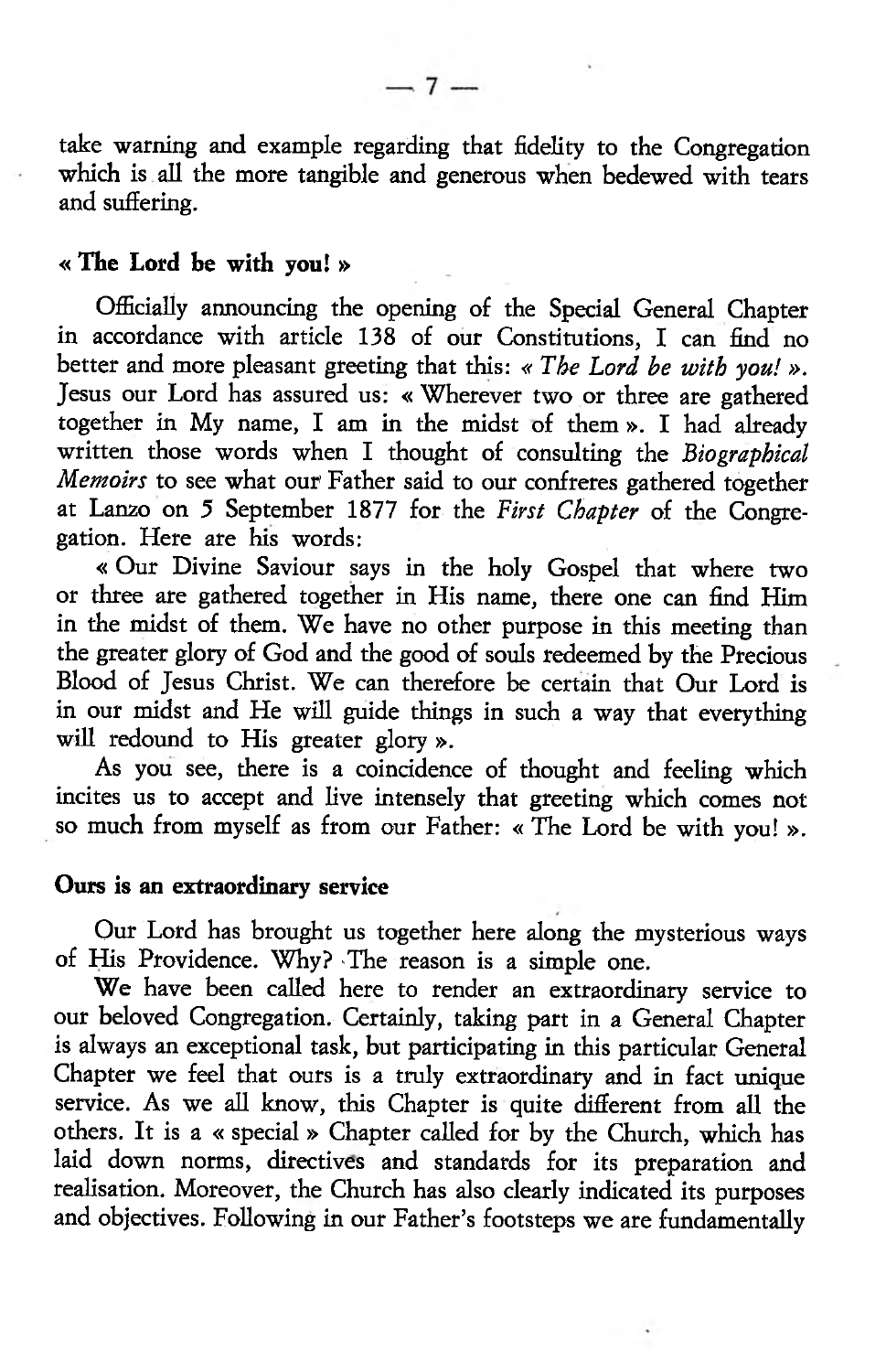committed to the faithful carrying out of the Church's desire.

The preparation has been extraordinary: it went on for three years; the extent of consultation was vast so as to get to know the mind of all the confreres in the Congregation concerning its numerous problems; vast too the participation and study contribution of individual confreres, groups and communities; the two Provincial Chapters (as also this General Chapter itself) had an increased number of members. But that is not all.

It is only right to mention the excellent work done at the two Provincial Chapters and by their respective study-commissions in an atmosphere of liberty, respect and dialogue, as also the intelligent, patient, generous and self-sacrificing work accomplished by the various Central Commissions. I would like particularly to mention also the general gratitude of all towards those splendid confreres who worked indefatigably for several months at Villa Tuscolana, near Rome. In an atmosphere of Salesian brotherliness and exemplary community prayer they dedicated themselves to the truly exceptional and laborious task of patiently drawing up the basic or guide-line documents you have already received. To them and to all those who, in whatever mode or measure, have given their contribution to the preparatory work, and to Fr. Scrivo, the Regulator, who animated and coordinated all this immense labour, we extend our own thanks and those of the whole Congregation for the invaluable service rendered.

#### The venue

Speaking of the special preparations involved, we cannot pass over in silence the technical matter of the buildings. After the XIX General Chapter decided that the Generalate be transferred to Rome, the possibility of its being used for General Chapters was gone into. However, to accomodate two hundred and fifty or more people and provide all the necessary services was no simple matter. The solution seemed to be to have two places: the Generalate and a-house for retreats and meetings. With an act of trust in Providence the work was begun.

It must be confessed that more than once we had cause to worry. Unforeseen obstacles and difficulties arose which hampered the timely completion of the buildings and equipment needed for the Chapter members and for the functioning of the whole organizing complex of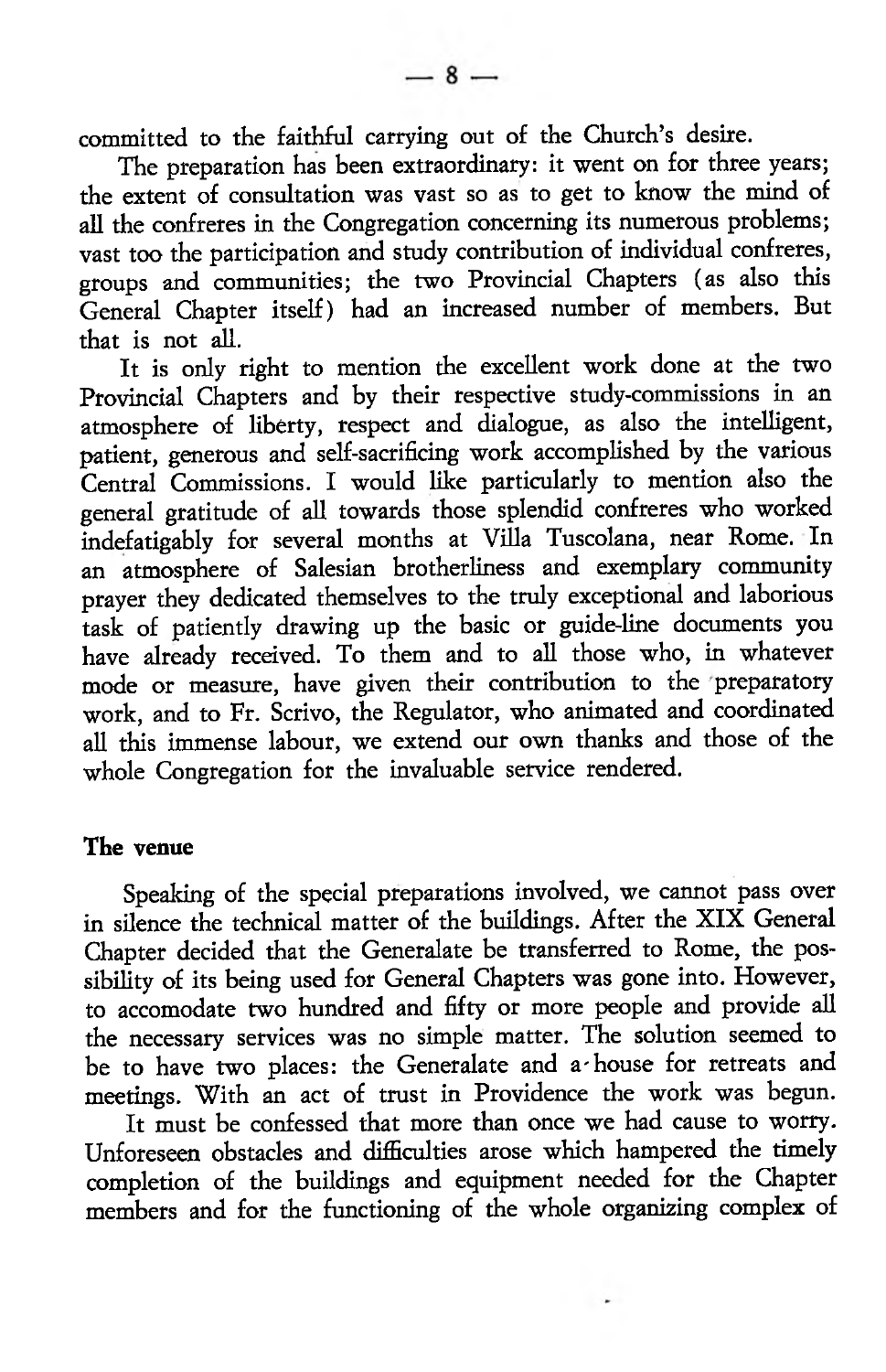the Chapter itself. We can say in fact that quite a record has been set in that, notwithstanding numerous and huge difficulties, at least the essential services are now ready in the twofold complex of the Generalate and the adjoining house for retreats and meetings. I am sure I voice your feelings in here expressing a well-merited vote of thanks to our Economer General, Fr. Pilla, who allowed himself no rest in battling against obstacles of every kind, determined to overcome them at any cost. Our thanks also to his immediate and valuable collaborators.

True, not everything is as yet perfect in either the Generalate or the other house but your spirit of understanding, adaptation and sacrifice will know how to make up for whatever is lacking.

# Our fundamental and special task

This being stated, it is extremely important that we all be fully conscious of the mandate confided to us by the Church and the Congregation.

The basic task of each Chapter member is this: we have been called here as legislators for the whole Congregation, with the mandate to search for and find what is best for the common good of the Society as a whole. The duty is incumbent upon each of us to secure that common good, if necessary by sacrificing our own particular interests. This, it seems to me, is the spirit that should animate each capitular legislator who respects this absorbing mandate of universal character.

The scope of this Chapter makes it something really special because, as you know, its purpose is to actuate an « appropriate renewal» adapted to the religious life of our Congregation. Those two words contain an enormous programme involving huge and complex problems which we are called upon to study and resolve. It is enough to read article 3 of *Perfectae Caritatis* to see how vast and even universal is the scope given to the General Chapter in the matter of renewal:

« The manner of living, praying, and working should be suitably adapted to the physical and psychological condition of today's religious and also, to the extent required by the nature of each community, to the needs of the apostolate, the requirements of a given culture, the social and economic circumstances anywhere, but especially in missionary territories.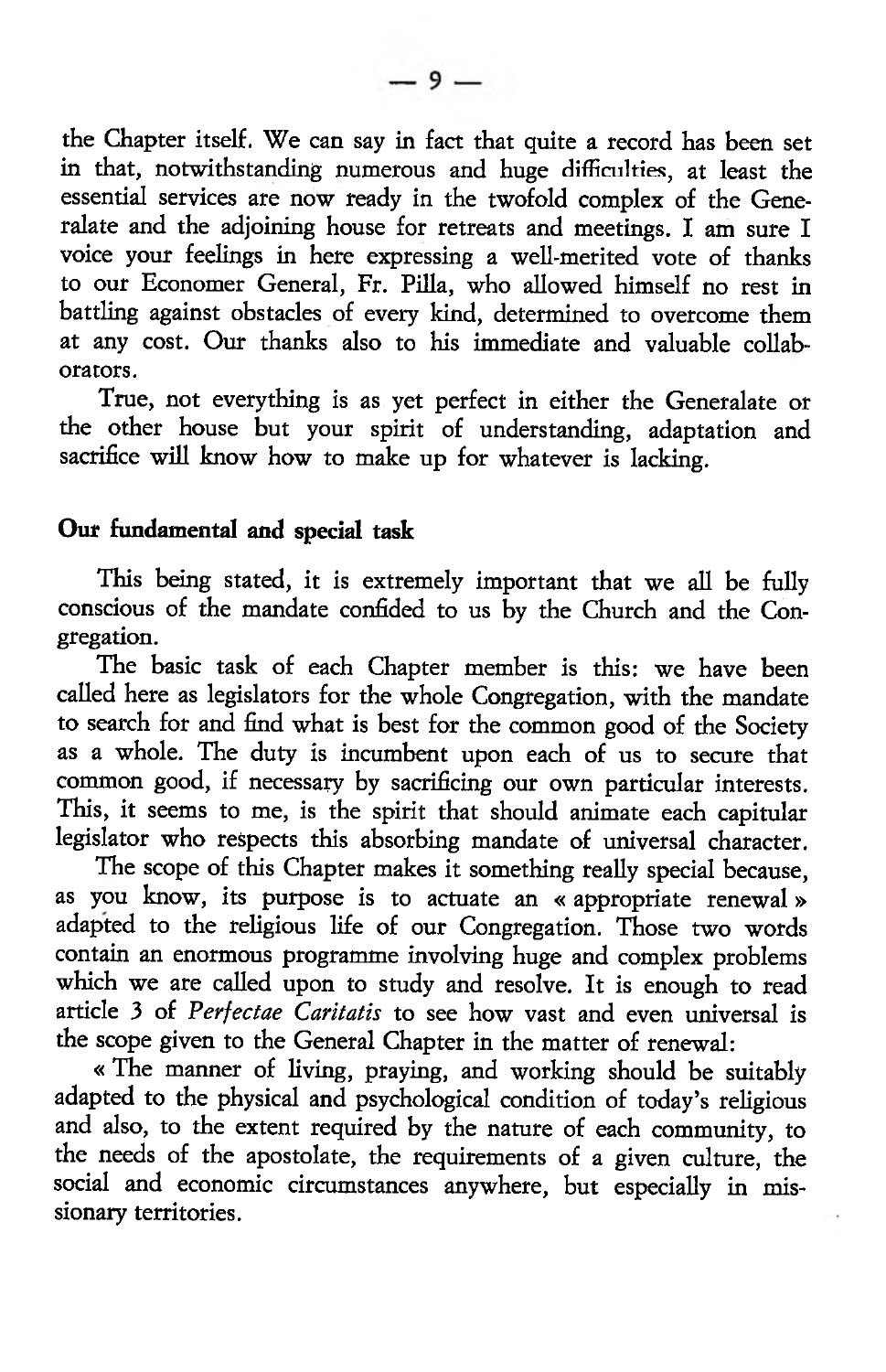« The way in which communities are governed should also be re-examined in the light of these same standards.

« For this reason constitutions, directories, custom books, books of prayers and ceremonies, and similar compilations are to be suitably revised and brought into harmony with the documents of this sacred Synod. This task will require the suppression of outmoded regulations » *(Perfectae Caritatis,* 3).

That compendious enumeration alone could, as experience has shown, give rise to a certain reaction: Must everything be changed? Must nothing of our past remain? It is wise then to go back to the substantial root meaning of the word « renewal» itself. It is not a matter of destroying the Congregation or substituting it by another, nor does it demand a new foundation. We are not here to form a new Congregation, for we have neither the charism nor the mandate to do so. It is the same identical Congregation that is called upon to reanimate itself whilst remaining essentially what Don Bosco wished it to be according to heavenly inspiration and as it has developed along the lines of sound tradition.

It is question here of the delicate operation of rejuvenation. Precisely on account of this it requires extreme attention and maximum respect since a scalpel must be applied to the actual living body which has generated us. Those who gird themselves to undertake this operation must, as it were, put on new clothes and be imbued with the charismatic spirit of our Father. Let us at least undertake this task with a delicacy composed especially of humility and deep respect, filially intent on interpreting the mind of our Father without falling into the temptation of substituting ourselves for him.

*Duce Ecclesia!* We shall tread on solid ground by relying constantly on the Church's guidance, for she offers all those helps that facilitate the clarification of our mandate as legislators of the renewal of the Congregation.

# A secure guide in the magisterium

The first help it provides is simultaneously a guarantee of wellfounded work. This is to be found in the conciliar and postconciliar documents and then in the papal and hierarchical magisterium. For the rest, the Church itself in calling for the renewal of religious insti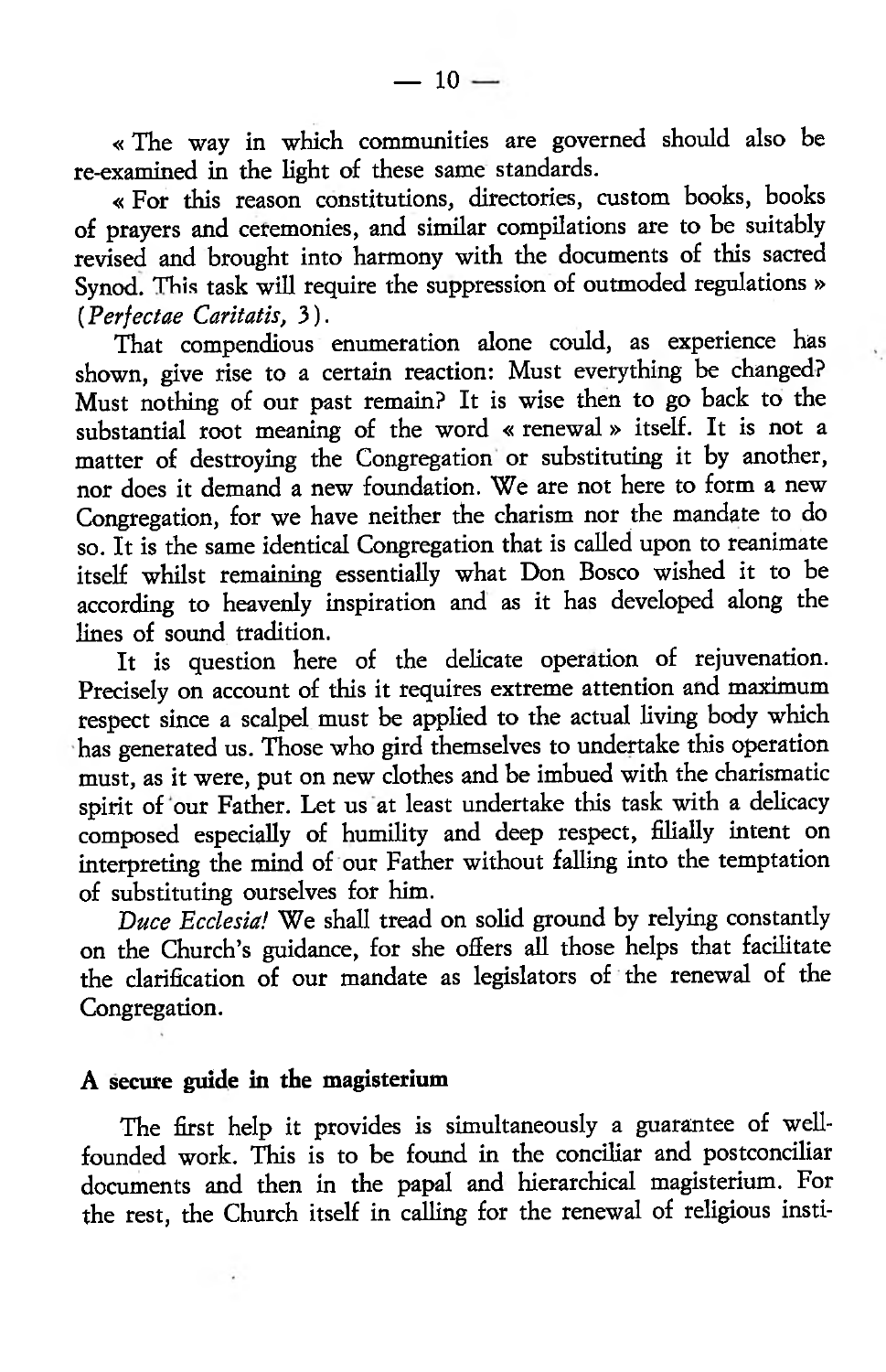tutes clearly points out that this must be inspired by the Council, the whole Council as understood and represented by the words of Paul VI: « a spirit that is at once renovating and innovating ». Needless to say, among the conciliar and postconciliar documents we should primarily give constant and deep attention to those that concern us directly. However, it is obvious that we should not resttict our continuous attention merely to those statements. Through its documents we must be aware of the whole Council as completed especially by the Pontifical Magisterium which has in recent years been rich in its teachings and in its constant up-to-date recommendations, especially regarding renewal. It would be a grave sin of omission and a sign of infidelity to our Father, who was so filially attentive to the words of the pope, were we to ignore that authoritative and magisterial word which includes all the interesting and renovating literature dealing with the renewal of the religious life on authentic conciliar lines.

As Chapter members we shall also find an indispensable help in Salesian literature. I appreciate that there will not be time for everything but still we should be able to read up on so many essentially Salesian matters. We cannot take up definite positions on even basic problems without such good support. To this end the programme of work will certainly be organized in such a way as to allow at least a minimum of time for such necessary study.

# We are dealing with God's affairs

At this stage I feel it is necessary that we should once more take deep and dear cognizance of our task, for from this there will flow consequences that are essential to the success of the enterprise in which we are engaged.

Dear confreres, I do not presume to posture as a master before you but the heavy responsibility imposed on my shoulders as the successor of Don Bosco obliges me to recall first to myself and then to you the words of the Apostle: *Videte quod tractatis* — « Pay heed to what you are doing ».

Ours is not a gathering of shareholders in a firm; it is not a political assembly with contrasting economic interests, prestige and ambitions. Here we are the Church, or better an assembly of consecrated men, re-united in God's name, vowed totally to a supernatural ideal; we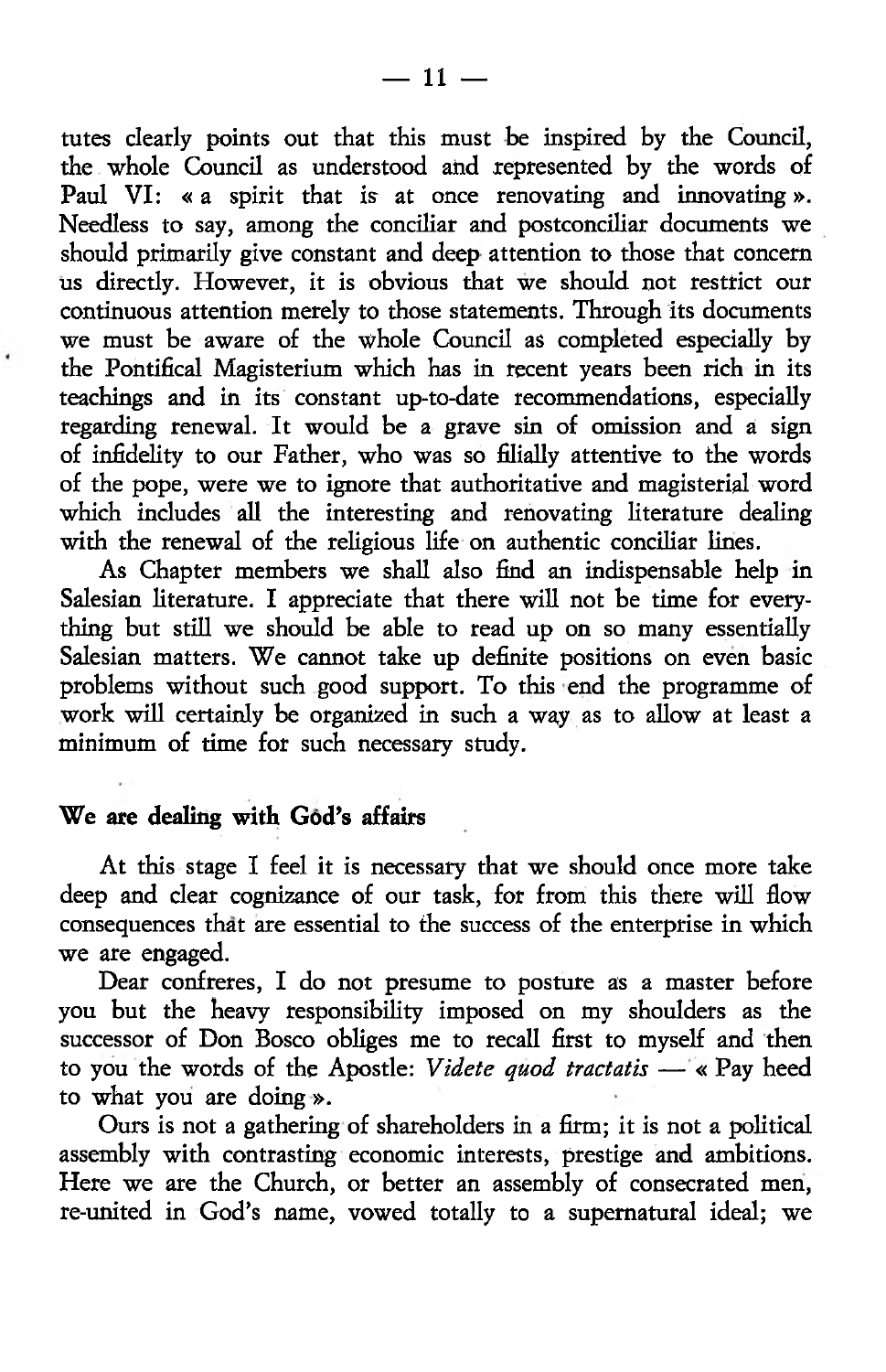feel we are men of faith whose concerns are deeply rooted in that faith and whose activities, including those of the here and now, are fully enlightened, animated and motivated by faith.

We are not here because of any mere human concerns; ours are the interests of God, of His Kingdom, of His Church. We are here primarily concerned with the souls of our confreres and those confided to our care. Even if we have to discuss questions of organization and economy, this will be only in so far as they are necessary instruments in our mission. All the sociological, statistical, historical and philosophical sciences which we make use of are merely utensils in carrying out the mission to which we are consecrated — a spiritual, supernatural mission. If we do actually realize that we are here to treat of God's affairs, of souls, then we shall not need to convince ourselves that all the many human means which we can put to use will be of little value in fulfilling our mandate if we are not on God's wavelength - more explicitly, on a supernatural level and outlook.

## Renewal and holiness

Certain obvious and useful considerations follow upon this. Regarding the General Chapter the word « renewal» has suffered much abuse. However, not even the most perfect plan of renewal would be successful if it were not to be set in motion in the actual life of the individual members. This actual living of all the valuable implications of renewal has a name: holiness. It must be clearly stated that as consecrated people our specific and professional vocation is and always will be to aim at sanctity more earnestly than the ordinary baptized Christian. The Church, the Council and the postconciliar period have all reminded us of this fact.

But our own Don Bosco did not weary in repeating the same fact to our predecessors. In a circular letter on 9 June 1867 he wrote firmly: « The first object of our Society is the sanctification of its members. Let each one impress this well on his mind and heart, starting with the Superior General and right down to the last member: no one is necessary in the Society; God alone is the Head and the absolutely necessary Master» (Ceria, *Epistolario di S. G. Bosco,* Letter 559).

The very foundation of our Congregation demonstrates the need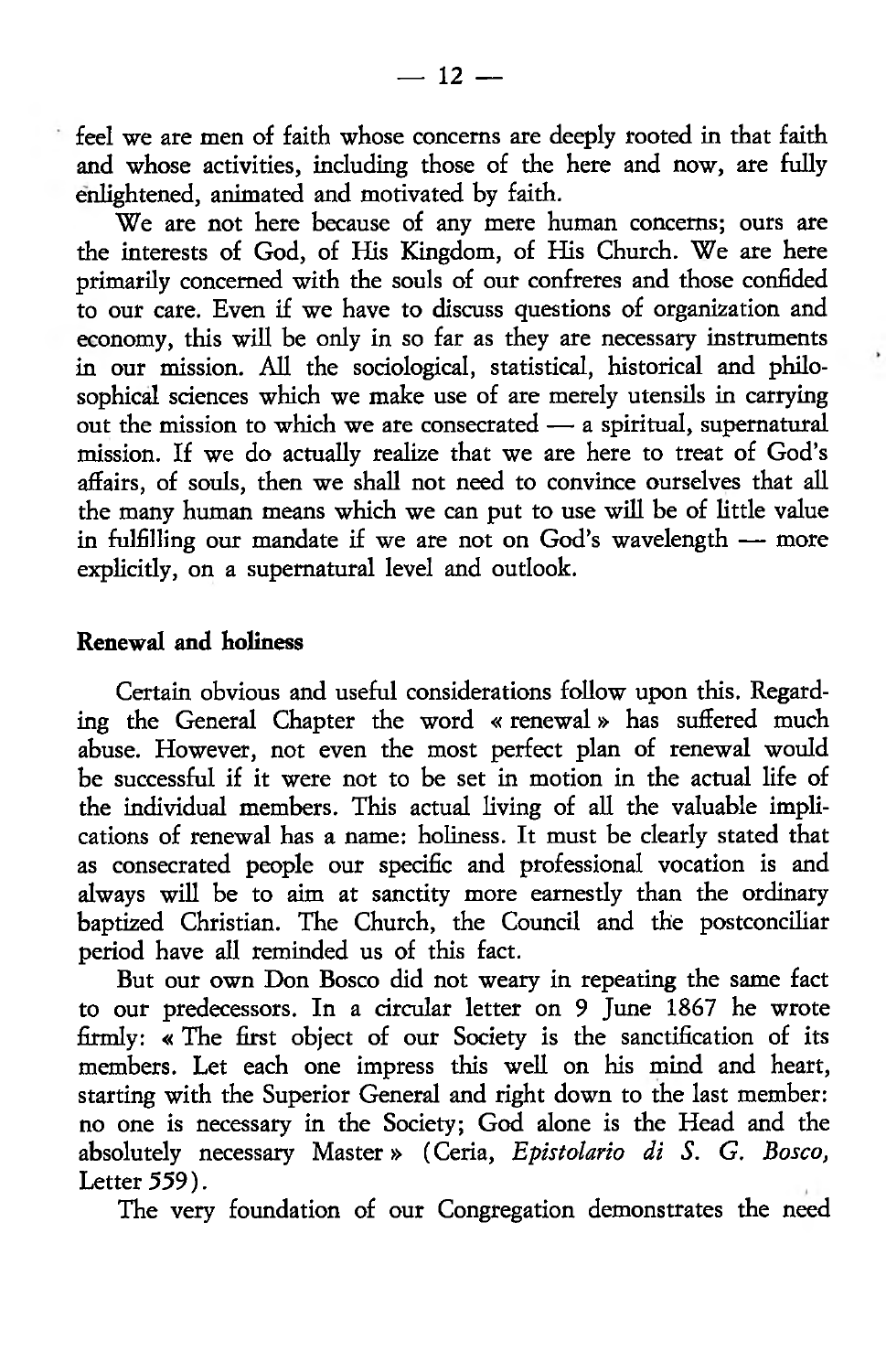and desire for this deep renewal summed up in the word « holiness ». Straight off then let us ask ourselves with extreme honesty and a sense of responsibility: How does the Salesian of today respond to this categoric commitment and need? How can he be faithful to this engagement in the new situation and climate created in the world in which he has to live and work today? Does our Salesian entity, as it exists and functions today, succeed in giving each confrere that supernatural status of which he has absolute need? How can we succeed in producing and in communicating the genuine apostolic vitality which in the past so stimulated the Salesian? Is our Salesian organism suffering from a certain lassitude? It is true that one notices in communities a certain attitude and mentality tending towards a worldly, secularized and materialistic life, towards a christianity that is « easy, without sacrifices, without duties, without renunciation, without superiors, without pain » — all of this alien in word and deed to the demands of a consecrated and Salesian life. What are the reasons, all the reasons, for such a situation? And then let us ask ourselves if the ways and means offered by the Congregation to the Salesian today to help him towards holiness are proving adequate to the new situations of our times. How are they being utilized? Is it not perhaps necessary to substitute them with other efficacious resources still inspired towards great zeal for sanctity and perfection?

#### Truly Salesian renewal

a \*

The same questions should be asked regarding apostolate, authentic apostolate primarily among the young and especially among the poor, the needy and abandoned. In his message to our Chapter the Holy Father reminds us of this authoritatively, saying: « When one thinks of the enormous burden of the world problem of youth, the turbulence which possesses and agitates them, the seeming futility attributed to traditional pedagogical methods, and the need that is widely felt and experienced for new educational techniques, one cannot help being aware of the immense problems that have to be brought to the consideration of the Chapter Fathers... ».

The Provincial Chapters showed that these very elemental and basic problems are to be found in a wide variety of shades in the whole Congregation.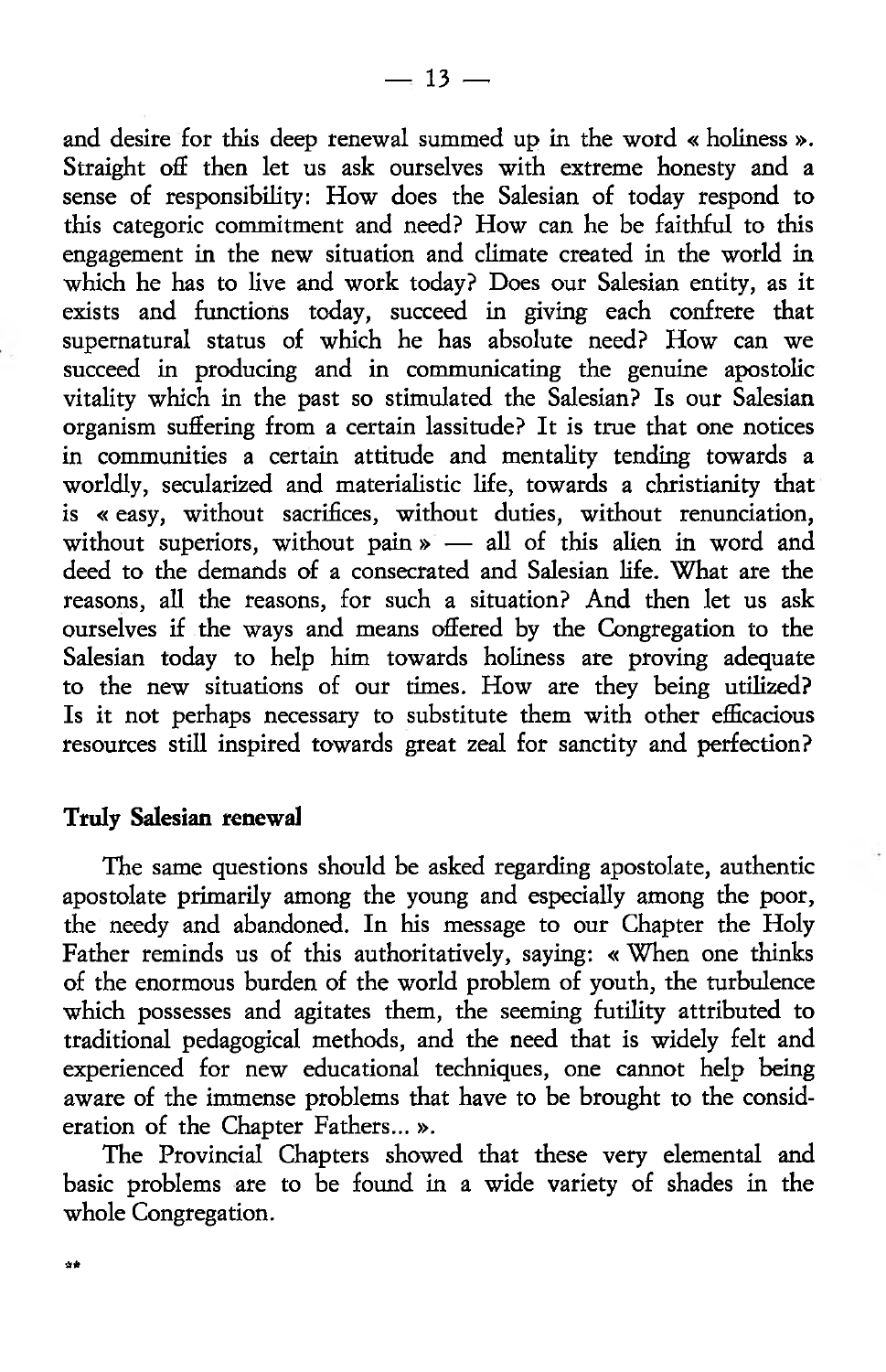I repeat, the Congregation must and wants to recondition itself, above all in its religious, spiritual and apostolic life — and you understand what a range of values is contained in these words. But I would like to add at once that such values must be renewed on Salesian lines and for the Salesian himself, taking into account his spirit, his mission and his particular make-up (which is different from that of the Litde Brothers of Jesus, the Jesuits, Opus Dei, etc.). Let us be realistic then, neither closing our eyes to our deficiencies and weak points nor lingering upon them except to eliminate them.

#### « Recta sapete »

Such being our problems, it is not merely evident but absolutely necessary that we unite our hearts in prayer as the Apostles did in the Cenacle.

As the Special General Chapter drew near, all sections of our multiple family felt more intensely committed to prayer, convinced of the absolute need of divine help. From all over the world I have received assurances and evidence of this immense chorus of prayer and I have in mind especially those souls who have offered up to God not only their sufferings but even their very lives. Grateful for such charity, we today feel comforted and full of hope. But obviously we cannot delegate to others our own duty of prayer consequent upon the special responsibilities awaiting us.

The philosopher Peter Wust at the end of his life left his disciples this message: « With absolute certainty I have discovered the key, the magic key of Wisdom: it is prayer ». At our present great task we too require the wisdom that comes from God, and therefore all the greater is our need for the key of prayer.

Our Lord has said: « The Father will give the Holy Spirit to those who pray ». And what is the Holy Spirit if not the infinite Wisdom of God? Let us therefore' have recourse to Him day by day so that, enriched by His wisdom, we may understand aright *(recta sapere),* i.e. see clearly in order to judge wisely and hence come to right decisions. We have besides the good fortune of living these extraordinary days together and our community encounter with God will unite us even more than our work, for Our Lord has assured us that our prayer will thus be tremendously enriched and exalted.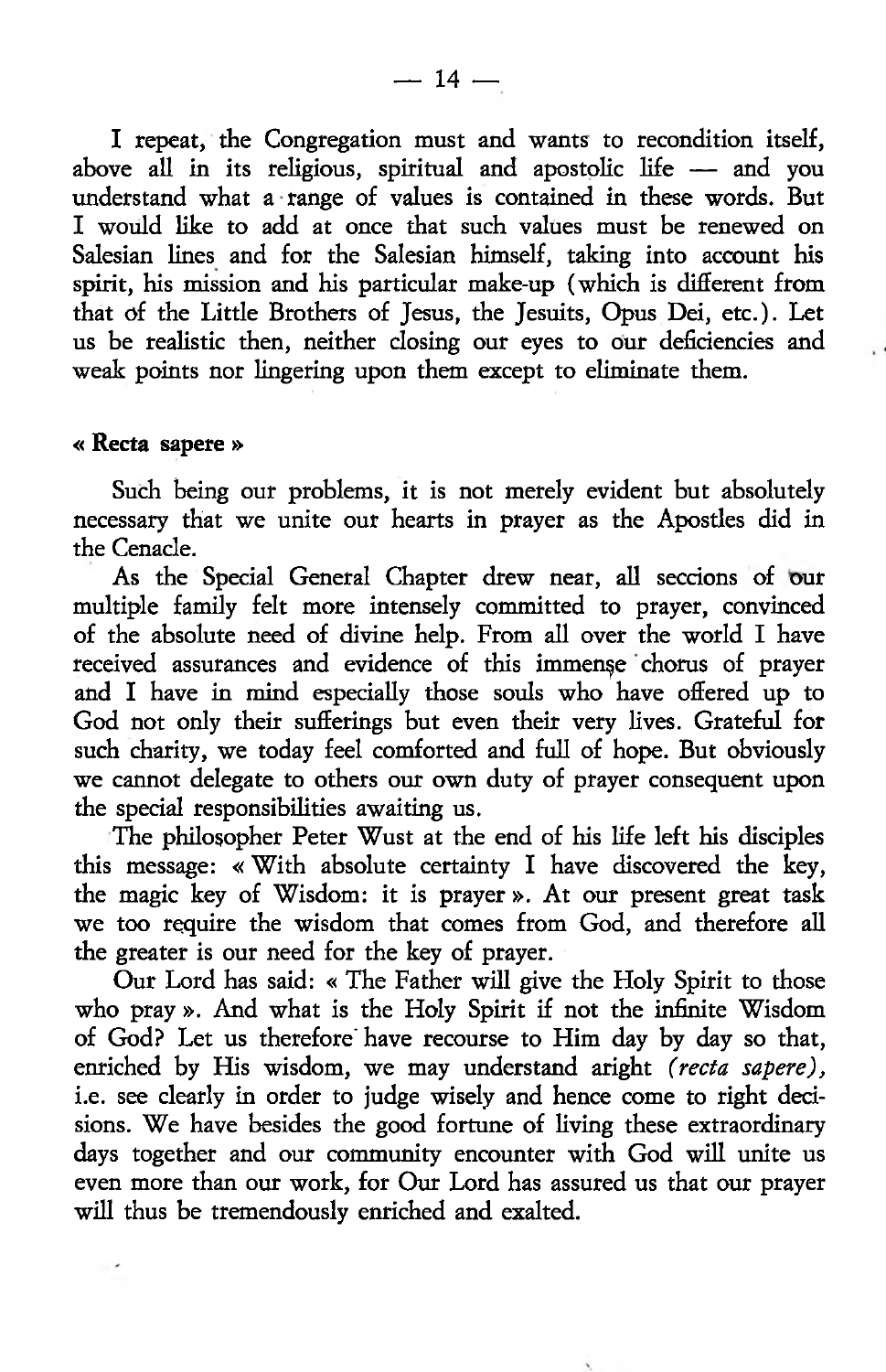But there is even more: each day we shall be united around the eucharistic table. For us it will not be just a more or less meaningful drama but rather the re-living of the mystery of Holy Thursday with the same faith as the disciples. United with, in and through Christ, nourished by the same food and drink, we shall feel encompassed by His solidarity. Having brought our problems and doubts and our daily life to the eucharistic table we shall take away from it that strength and health *(robur et auxilium)* which we so greatly need.

But even our personal and community prayer and the Eucharist itself would be hampered in their divine effect were we to present ourselves to God without that humility which is the *sine qua non* for the reception of His grace: *Resistit superbis, humilibus dat gratiam,* says Our Lord.

## Humility: premise for construction

Precisely because we are convinced of this law of humility, we must be careful in defending ourselves against the *ego* of self-love which is ever prompt to nudge other things aside, camouflaging itself eloquently and persuasively.

Speaking to bishops, cardinals and to the Pope himself on retreat, Fr. Voillaume in commenting on the words of Jesus, « Unless you receive the kingdom of God as a little child, you will not enter therein », explained that those words implied complete humility of intellect and poverty of heart. And that is precisely the attitude and spirit which each of us must bring to the Chapter.

It is necessary to draw attention to the fact that dialogue, which is so important and irreplaceable for the efficacious study of problems, is founded above all on humility and hence on respect for one another and on mutual trust. It will be fruitful if no one considers himself omniscient or to have a monopoly of truth, and it cannot consist in expecting the unconditional surrender of the other side. This implies therefore that the mind of each one should be charitably disposed not merely to hear but above all to listen to the others.

Still on the subject of humility, I would like to add another word: with our own personal humility let us also bring to the Chapter what we may call a collective or collegial humility. On account of his approaching Beatification it gives me great pleasure to quote Don Rua,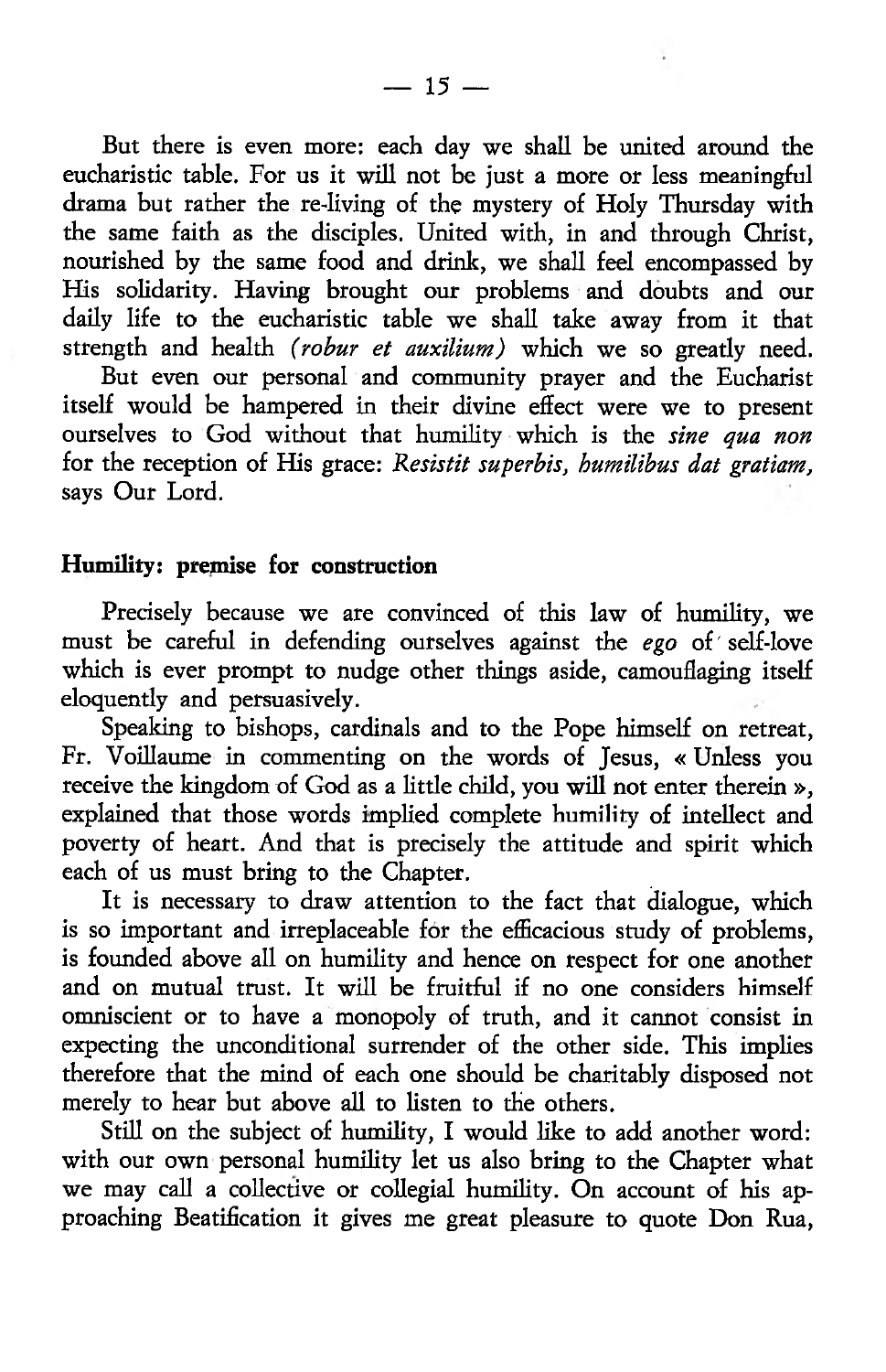who wrote thus to the Salesians in a circular letter dated 29 January 1894: « It is certain that when we examine the actual state of our Pious Society we shall easily perceive many imperfections, but God permits this so as to keep us in holy humility ». One can hardly say that Don Rua was a triumphalist!

But what of ourselves? With that « holy humility » we must be loyal and frank in recognizing the deficiencies, infidelities and miseries to be found in the Congregation, shunning the pre-conceived and basically proud notions of those who do not wish to face up to less pleasant realities. This does not mean that we are to set ourselves up as judges to condemn the men and concerns of the Congregation. Rather it should mean for all of us an examination of conscience prompted by our love for the Society which we desire to be *sine macula et sine ruga.*

## Fidelity

I would say that fidelity is consequent upon the humility which ought to guide our activities in the Chapter. It urges us to raise our minds to, or better still to adhere with firm and unhesitant confidence to what is important: God, the Church, the Congregation. In doing so we must renounce our own selves, our own affairs, our own views.

This word « fidelity » is going to recur frequently in our Chapter work, just as it did in the preparatory documents. « Fidelity », it has been written, « is the endeavour to keep contact with the rock from which we have sprung forth, simultaneously as we strive to reach the goal we are aiming at ». Fidelity therefore is the continual re-discovery of the profound and inseparable link that unites these two pivots. Fidelity means penetration beyond the smoky veil of superficiality into the very *raison d'etre* of what we accept and profess. Briefly, it is a law of life. The meaning of fidelity therefore must not be confused with customary practice or immobility, for it demands a restraining attitude of awareness that is animated by the light of experience.

It is important that each of us here persuade himself that in times of renewal such as we are living and working in, fidelity is an essentially positive and dynamic attitude. It is not and must not become a mere passive acquiescence to whatever has been inherited or has become part of our patrimony, but rather it should be an active care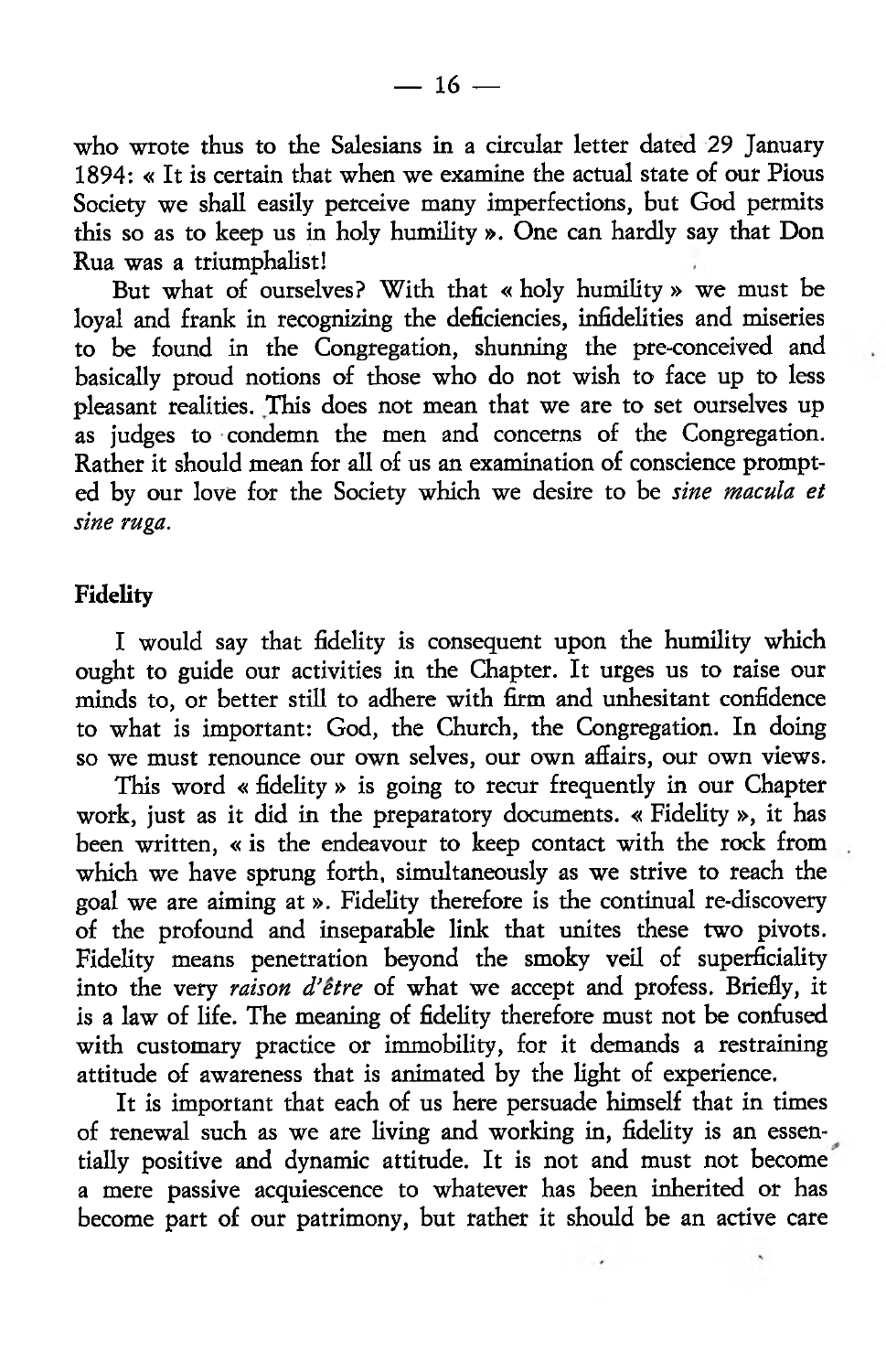to use it and bring it to maximum expansion. Fidelity is in no way related to jealous immobility or timid traditionalism; rather it is intertwined with activity, reflection and meditation. Basically, fidelity is the expression of love (in our case love for Don Bosco and the Congregation), a true love that is intelligent and genuine and which is anxious that the person or thing loved should not become a mere archeological specimen but rather remain itself, vigorous with a life that is active, dynamic and fruitful.

But we must also convince ourselves that fidelity cannot have any connection either with a certain type of inadvisable progressivism which desires novelty for novelty's sake; which unconsciously leads to confusion; which credits and accepts every hypothesis as proven or provable; which, in the name of open-mindedness empties and laicizes both the Salesian and his mission.

Having said that, I appreciate that in practice discussion is always something very delicate, just as the positive situations to which these principles must be applied are likewise delicate and complex. But precisely on that account we must go ahead with a great sense of responsibility so as to avoid extremes at either end.

## One sole heart

Dear sons, at the beginning of my talk I invited you to make of our fine big family here a cenacle that is alive and active, but it cannot be such without that fervent brotherly charity which constitutes its soul. The principal nourishing source of our fraternity will certainly be the eucharistic celebration diligently and fruitfully lived. But many other spiritual and even human elements will contribute towards keeping alive amongst us the atmosphere of that charity which unites hearts in understanding, forbearance, collaboration and joy.

We have one specific and particularly interesting motive for making all of us constructors of our cenacle of charity. In a book on renewal I read these unforgettable words which come from a person of vast experience of religious life and of General Chapters: « Renewal cannot be accomplished without charity. Renewal in fact signifies greater love and then better structures so as to give impulse to this greater love ». How greatly misguided are those who think that love for reform justifies the violation of charity.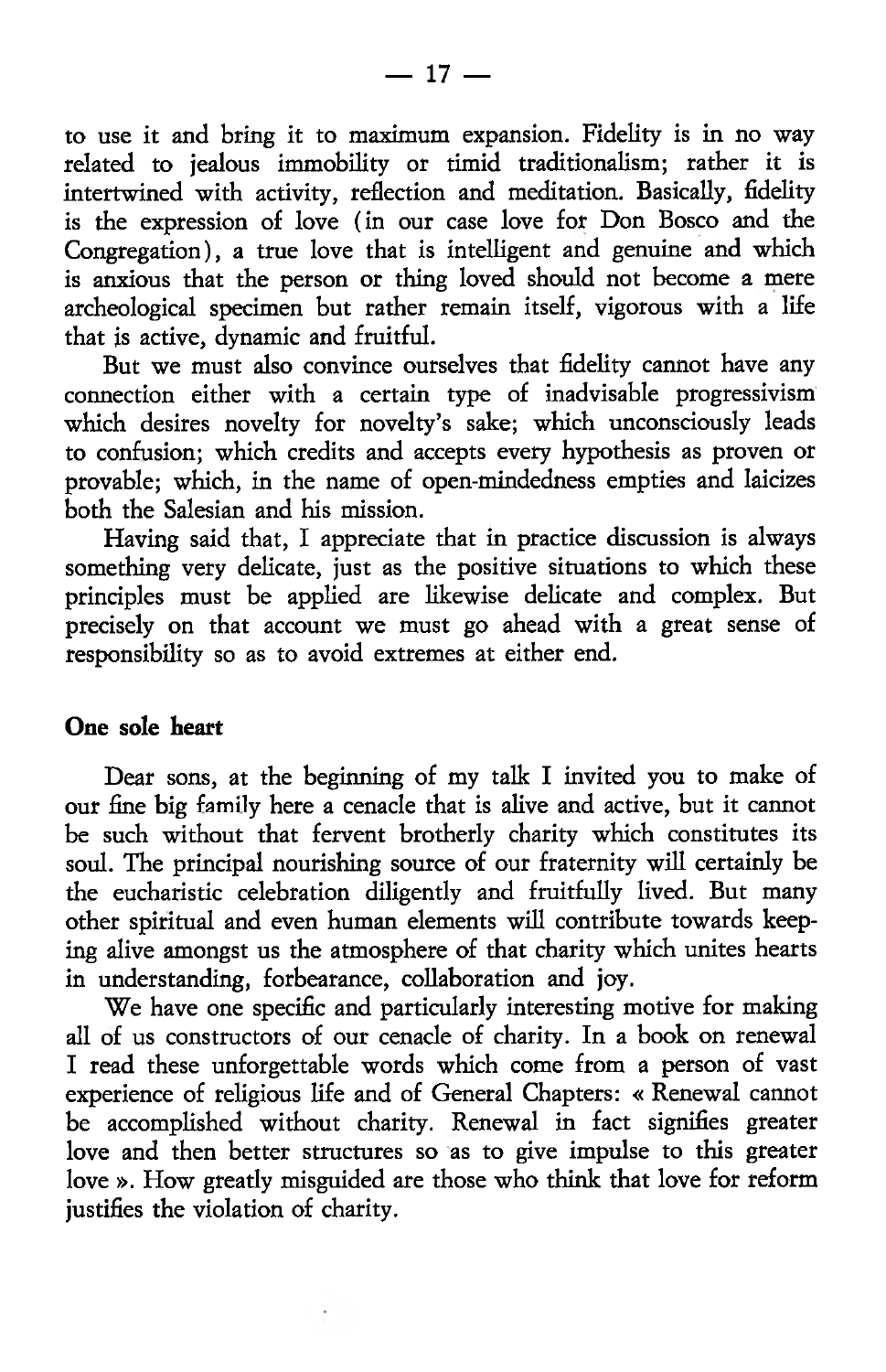We believe in charity and wish to adhere to it in its fullest sense even though we hail from every comer of the world and belong to so many different cultures, civilizations and customs. Our age-range is rather wide, our ideas and points of view will not always coincide, but all this can be overcome by our spirit of brotherliness. Not for nothing do we say and feel that we are sons of the same Father.

# Unity through combined strength

The most precious and coveted fruit of our cenacle of charity will be the fulfilment of Christ's prayerful testament: *Ut mum sint,* words that have re-echoed from our Father's lips since the very origin of the Congregation. Hardly had Don Bosco received from Rome in 1869 the longed for approbation of the Congregation than he called our first confreres together and held a long conference on the theme *Vivere in unum*, enlarging on the many motives and aspects of living as one (*M.B*., IX, p. 571 seq.). Here and now I feel I must repeat the grave words of our Father: Let us live and work with a will towards unity — let us create a true communion of hearts.

I realise that we each carry in our hearts the disturbances, tensions, entreaties, the impatience and the numerous aspects of crisis that are upsetting the Church and human society and our own Congregation. As I said before, we bring with us here a combination of causes, mentalities, sensibilities and worries that are often quite diverse. But our very diversity will prove a providential asset if we act on the higher level of truly genuine communion.

Nevertheless no one should think of, still less desire, a preconceived, we might almost say a prefabricated unity, an artificial unanimity worth nothing. Let us rather consider and aim at a unity that is secure because it is sincerely desired, sought after and even gained by suffering and I say this deliberately. On opening the great Catholic Synod of Federal Germany Cardinal Doepfner appealed for unity, quoting the words of St. Paul to the Ephesians: « Be zealous in preserving the unity given by the Spirit». But he also pointed out that just before that the Apostle had invited those Christians to bear with one another in fraternal love, to accept one another. « Those words », said the Cardinal, « presuppose conflicts, divergence of ideas, controversies,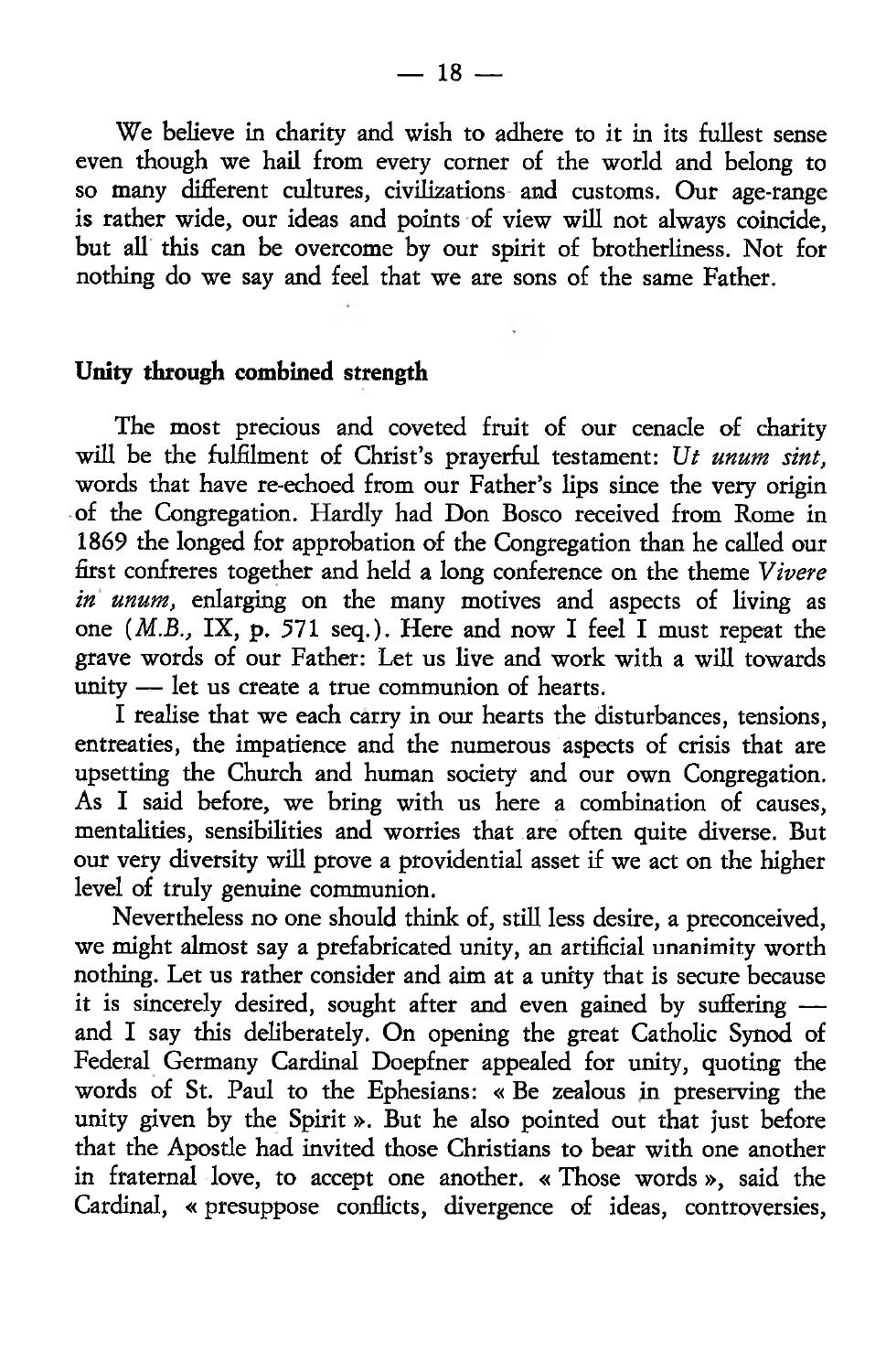points of friction ». As we know, all that is in the ordinary run of things, which would not be normal otherwise.

But if we are animated by true and positive fraternal love, and especially by a pure and sincere love for Don Bosco and the Congregation, the mutual toil and suffering in search of truth will make us accept one another and find a point of contact and identification even in such great problems; together then we shall seek for the best solution, which will be the happy outcome of the integration of the diverse and invaluable energies present at this Chapter.

# Courage and confidence

Dear Chapter members, I trust you will forgive this long discourse. I hope that its length has not been detrimental to the utility of the things I have said with brotherly heart for the sole purpose of doing my own dutiful service to our common Mother, the Congregation.

And now, to work — with courage and confidence! In a spirit free from all triumphalism or over-simplification let us confront the problems that await us. Let there be no fear in facing up to those problems, mountainous though they may seem, nor let there be any discouragement or pessimistic defeatism. Our Chapter should proceed along the lines of realism and courage. But what kind of courage? Let it be the fearlessness which is a virtue, the virtue of the strong and wise, that true fortitude which cannot be separated from wisdom. The result therefore of fortitude and wisdom happily united, this courage cannot be confused with the blustering rashness that rushes into the unknown. Ours then must be above all the courage of strong men who think before venturing. But there is more to it that that. We feel that Our Lord's words to the apostles apply also to us: « Fear not, it is I! » And let us remember, as Fr. de Foucauld wrote, that « Jesus is master of the impossible », with command over people and things, one who gives to those who abandon themselves to Him a sense of security and peace amidst the waves. « Let nothing disturb you! ».

## Reason for trust

Rightly too have I recommended confidence. We have many and strong forces in the Congregation, in all categories, at all levels, of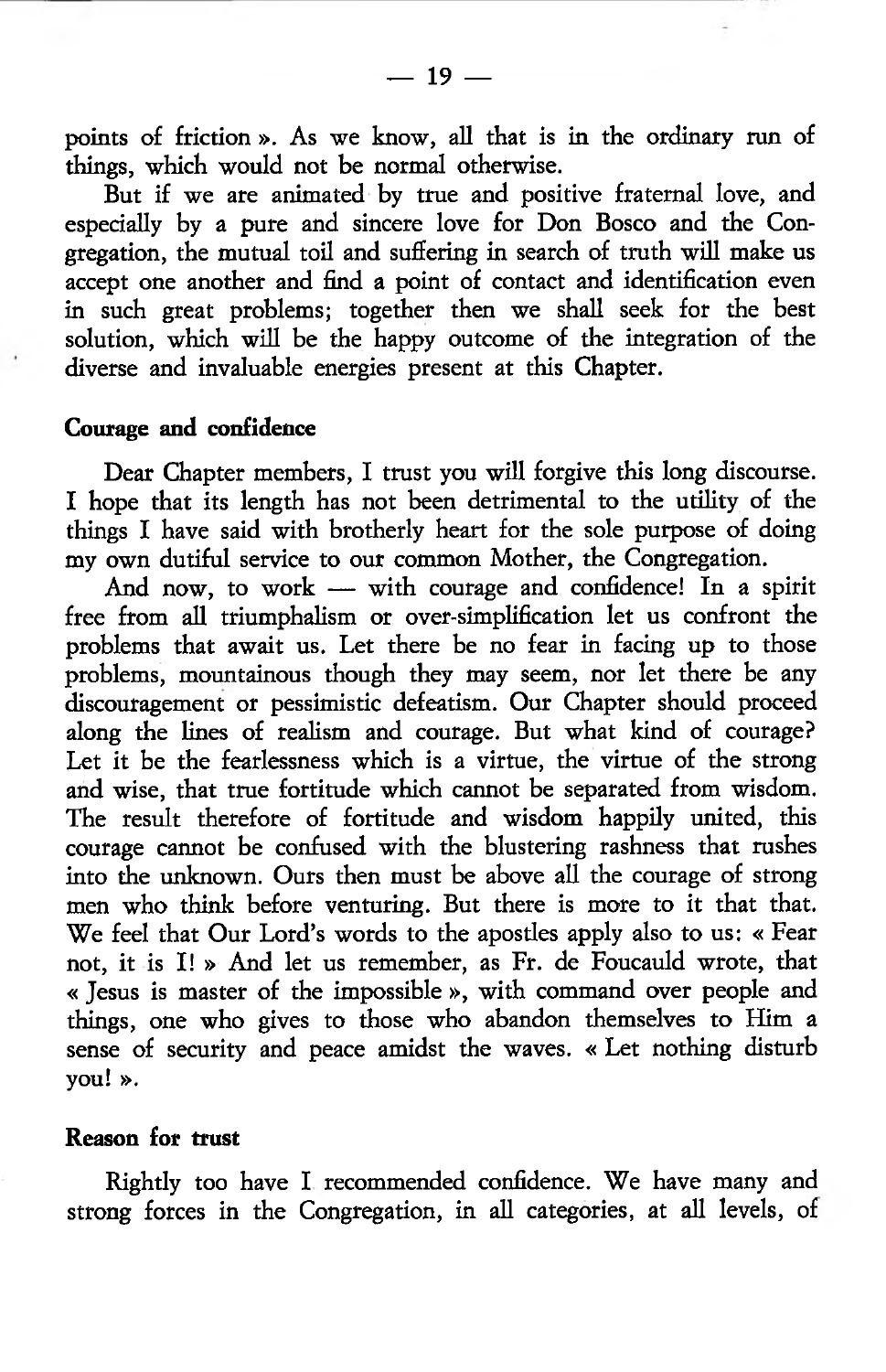all ages, in every comer of the earth. You become aware of this when you get to know the Congregation, the whole Congregation in all its component parts.

 $\overline{I}$  would like especially to point out that in the Congregation we have a section of youth with ideas, attitudes, needs and sensibilities which are often very different from those of the preceding generations. Sometimes youth is the victim of insecurity, of an exasperated and problematic situation, of a secularism which obscures or wipes out the supernatural. Nevertheless among these young people there are also some elements which are splendid in every way: they live their consecration with generosity, they sincerely love Don Bosco and the Congregation even though they see the defects and inefficiencies; they are ready to give themselves to the point of sacrifice; they have a solid and convinced piety; they are our hopes for the Congregation of tomorrow. Let me continue.

The Church has confidence in our Congregation, a trust that emanates from one who knows us on what we might call a universal plane, a confidence that sometimes makes me almost afraid. In the last audience granted me, once again Paul VI used expressions that embarrassed me when I thought of our many deficiencies, but he wanted to confirm his own great confidence and that of the Church in our Congregation.

When I speak to the Generals of other orders and congregations I am able to re-assess that judgment in the light of reality, including all those deficiencies that we must not ignore or underestimate. Among other things I can see that we are all struggling with very similar difficulties. But we Salesians still have reasons for confidence that are both familiar and altogether special. Perhaps the fact is unique that in the origins of our Congregation there is an unquestionably exceptional supernatural presence. Speaking of the Congregation, its birth and development, Don Bosco said verbatim: « One can say that there has been nothing that was not known beforehand. I took no step in the Congregation until some supernatural fact counselled it; no change or improvement or obstacle occurred which was not preceded by an order from Our Lord. From this fact I think it well not to consider the man... What does it matter to me if people speak well or badly about this? What do I care when men judge me in one way or another?